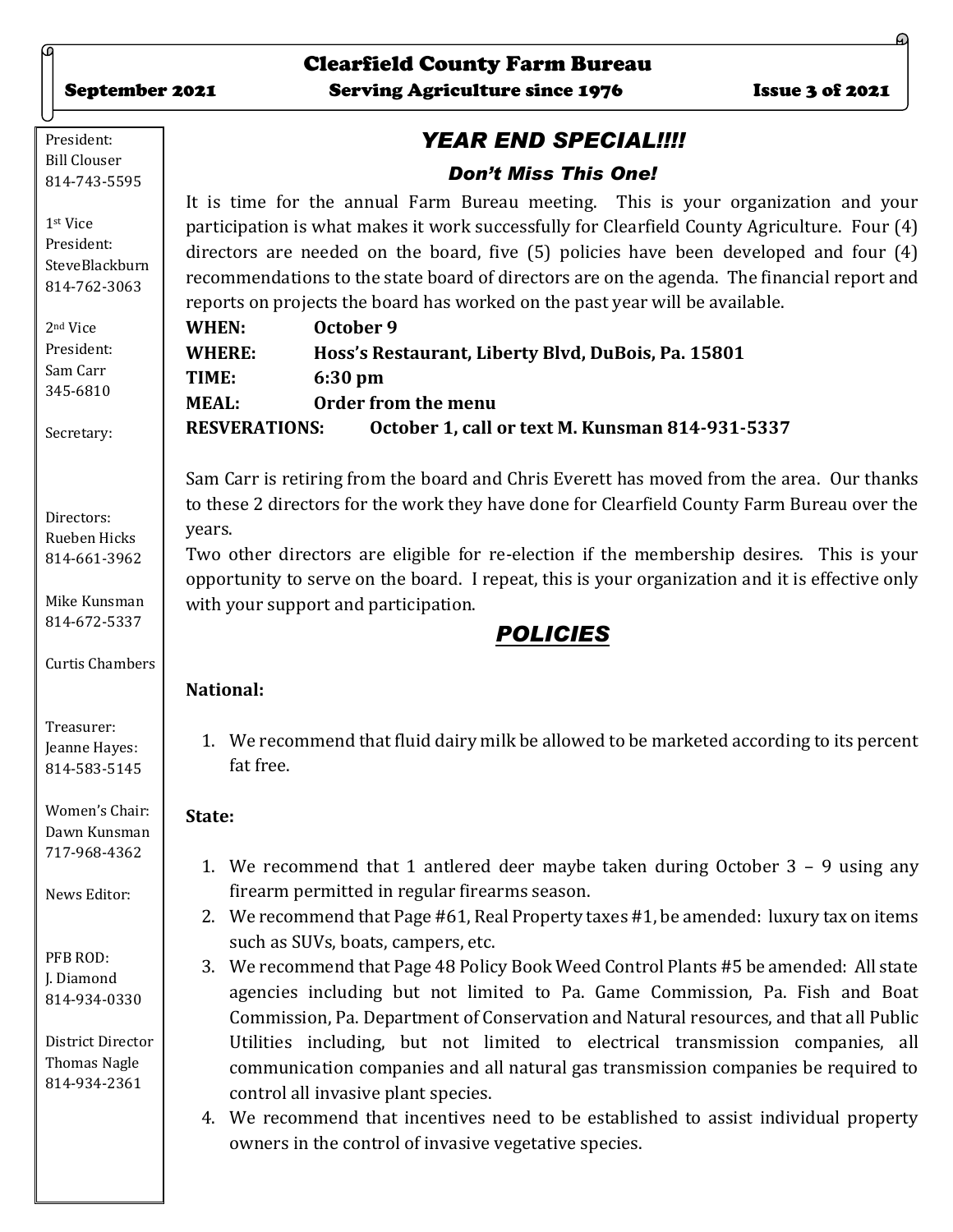### *RECOMMENDATIONS TO PFB BOARD*

- 1. We recommend moving the PFB Annual Meeting site around the state.
- 2. We recommend that the PFB annual Meeting be held in Mid June.
- 3. We recommend that the PFB Annual Meeting be held corporate style by mailing proposed resolutions ballot to members to be completed and returned to the PFB Office by mail.
- 4. We recommend that elections for PFB Directors and Officers be voted on by a mail ballot.

### *Legislative Day Forum*

The annual Legislative Farm Forum was hosted by Hicks Dairy farm August 11th. Legislators attending were : Senator W. Langerholic, Representative T. Sankey, Representative M. Armanini, Commissioner J. Sobel, and legislative aids for US Senator P. Toony, US representative G. T. Thompson and state Senator C. Dush.

Topics discussed were: the lack of broadband in rural areas, dairy concerns over milk pricing, labelling on nondairy products, school lunch milk rules, wind and solar long-term problems, and funding for farm conservation practices.

Following the presentation, the group observed the Robotic Milking setup the Hicks Dairy has installed. They heard about the trials in getting the cows changed from the stanchion milking to the automatic milking. Our thanks to Hicks Dairy Farm for hosting this event.

### *AG AWARENESS PROGRAMS*

**Farmers are a vanishing population, amounting to about 2% of the US population. 98%** of the population think that food comes from the back room of the grocery stores. How can we educate the people to the true facts of farming and the vital role of farmers? Legislative Farm Forums are 1 way of educating our legislators about our concerns. We have provided factual books about farming to elementary age school children thorough the farm-tastic book program placing books in school and public libraries since 2012. We sponsor teachers to attend a Penn State summer program on how to incorporate ag subjects into their classroom curriculum. Three teachers from Clearfield County along with 115 other teachers attended the program in 2021, PFB has 6 mobile labs that visit elementary schools for a week teaching ag subjects. And yes, those young students are telling and educating their parents what they learned in the lab. One mobile lab began about 2002 and today the 6 labs are booked just ab out every week of the school year.

This is a short summary of how Clearfield County Farm Bureau is working to promote agriculture, in the county and state wide. Help us by getting involved, tell us your problems, suggest solutions, attend our functions, serve on a committee, on the board, contact your legislator when we have a legislative issue. Sign up your neighbors, friends, that are not now farm bureau members. These are just some of ways that you can help farm bureau help you.

,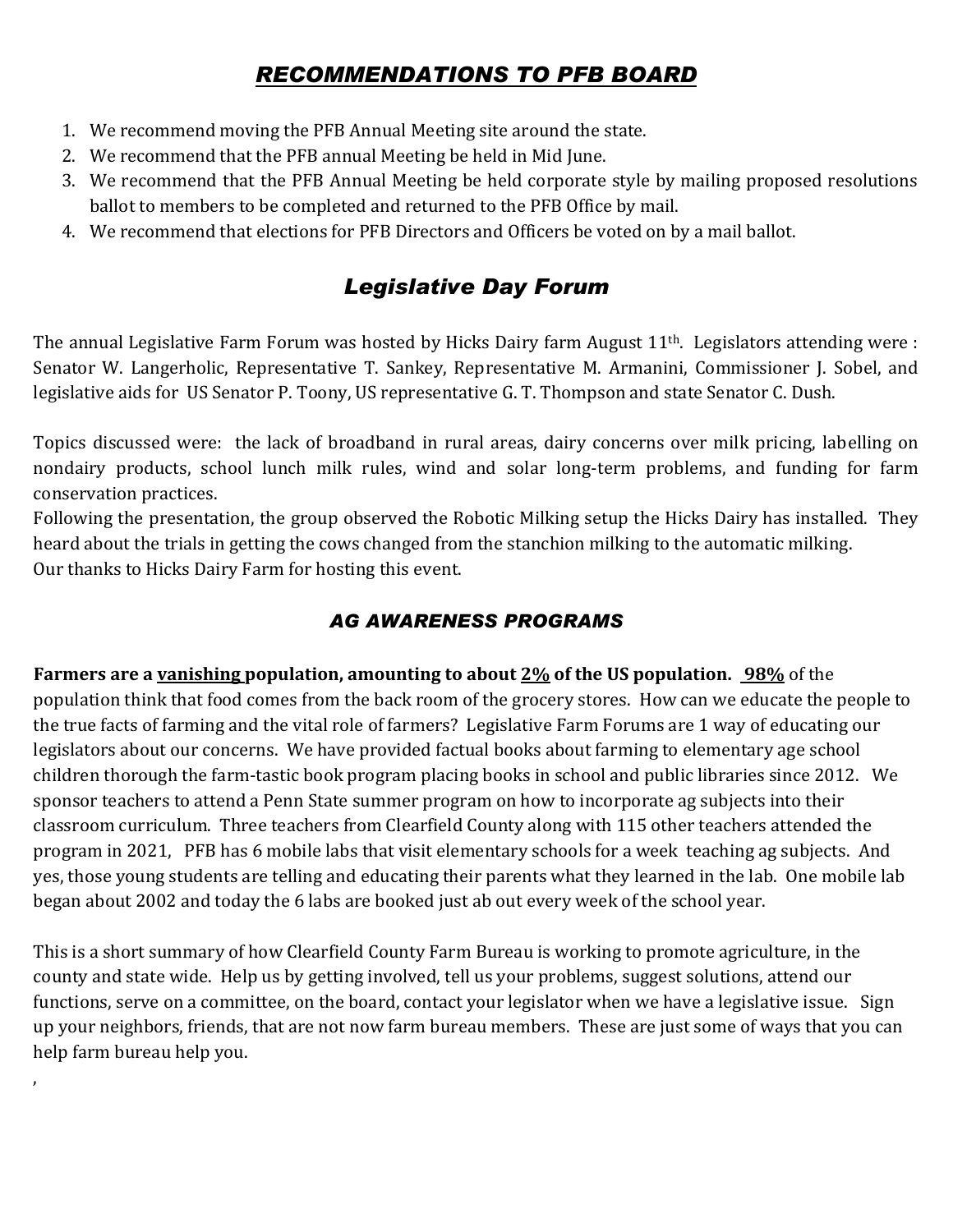

#### **MEMBER BUSINESS DIRECTORY**

**To make additions/changes, contact L. Kriner 583-7451**

### **Feed Store** 224 Filbert St. Curwensville, Pa 814-236-1572 605 W. DuBois Ave.

**Curwensville and DuBois**

DuB ois, Pa 158012 814-371-8977

#### **Casteel Chiropractic Of Clearfield**

Gary M. Casteel DC 538 S. 2nd St. Clearfield, Pa 16830 814-765-7111 **Robbins Logging Lumber** Lynn Robbins 187 Robbins Drive Clearfield, Pa. 16830 **Curwensville Heating & Plumbing** Jeff & Doreen Shaffer 454 State Street Curwensville, Pa 16833 814-236-0720 **Curwensville Ace Hardware** Jeff & Doreen Shaffer 454 State Street Curwensville, Pa 16833 **Dream Catcher's Farm & Fiber Mill** Tammy Bush 913 McClarren Rd West Decatur, Pa 16878 **Dunlap Lawn & Garden** Brad A. Dunlap 1509 Oklahoma-Salem Road DuBois, Pa 15801 814-583-7197 **Haag's Feed Store & Milling** Bryan Haag Troutville, Pa 15866 814-583-7556 **Hanzely Greenhouse** John Hanzely

1024 Salem Road DuBois, Pa 15801 814-583-7499

**Hanzely Nursery & Garden Center** Thomas Hanzely Blinker Parkway DuBois, Pa 15801 814-375-0305 **Circle C Farm** Larry Crittenden Custom Work: Hauling, Backhoe 6126 Drane Hwy West Decatur Pa 16878 814-339-7483 **Dunlap Lawn & Garden** Brad A. Dunlap 3230 Menhall Rd. Brookville, Pa 15825 814-849-7197 **JRW Enterprises Welding & Fabrication** John Walnock 289 Bluebird Lane Curwensville, Pa 16833 814-236-3715 **Mark's Fiberglass Sales & Sign Shop** 519 Salem Road Dubois, Pa 15801 814-583-5931 **Bonnies Greenhouse** 2060 Red Schoolhouse Rd Osceola Mills, Pa 16666 814-339-6009 814-592-9795 bonniesgh@gmail.com **Pine Grove Nursery, Inc** Elizabeth Schell 152 Pine Grove Road Clearfield, Pa 16830 814-765-2363 **Orner Farms, Inc.**

3532 Home Camp Road Rockton, Pa 15856 814-583-7418

#### **Wayland Farm Supply** James Wayland

3799 Watson Highway DuBois, Pa 15801 814-371-5260

**Sew Crafty - Crafts, Classes Consignments** Lisa Walnock 258 Main St. Grampian, Pa 16838 814-577-0819 **Russell Stone Products** Daneil J. Russell 2640 Greenvill Pike Grampain, Pa 16838 1-814-236-2449 **Christoff Oil & Propane** Better Prices, Better Services, Better Choice PO Box 186 Houtzdale, Pa 16651 814-497-4423 **Modzel Family Farms LLC** 127 Power Road Morrisdale, Pa 16858 814-577-1756 **Windy's Legacy Livestock Reproduction Services, LLC** Andrea L. Loar, DVM Veterinarian Clearfield, Pa 410-804-8418 **Glass Repair Brian Maines** 814-592-2373 814-342-2976



**Delicious Distractions**

*Life is Sweet Get Distracted* Dawn Kunsman 901 Thompson Rd LaJose, Pa 15723 814-672-3061